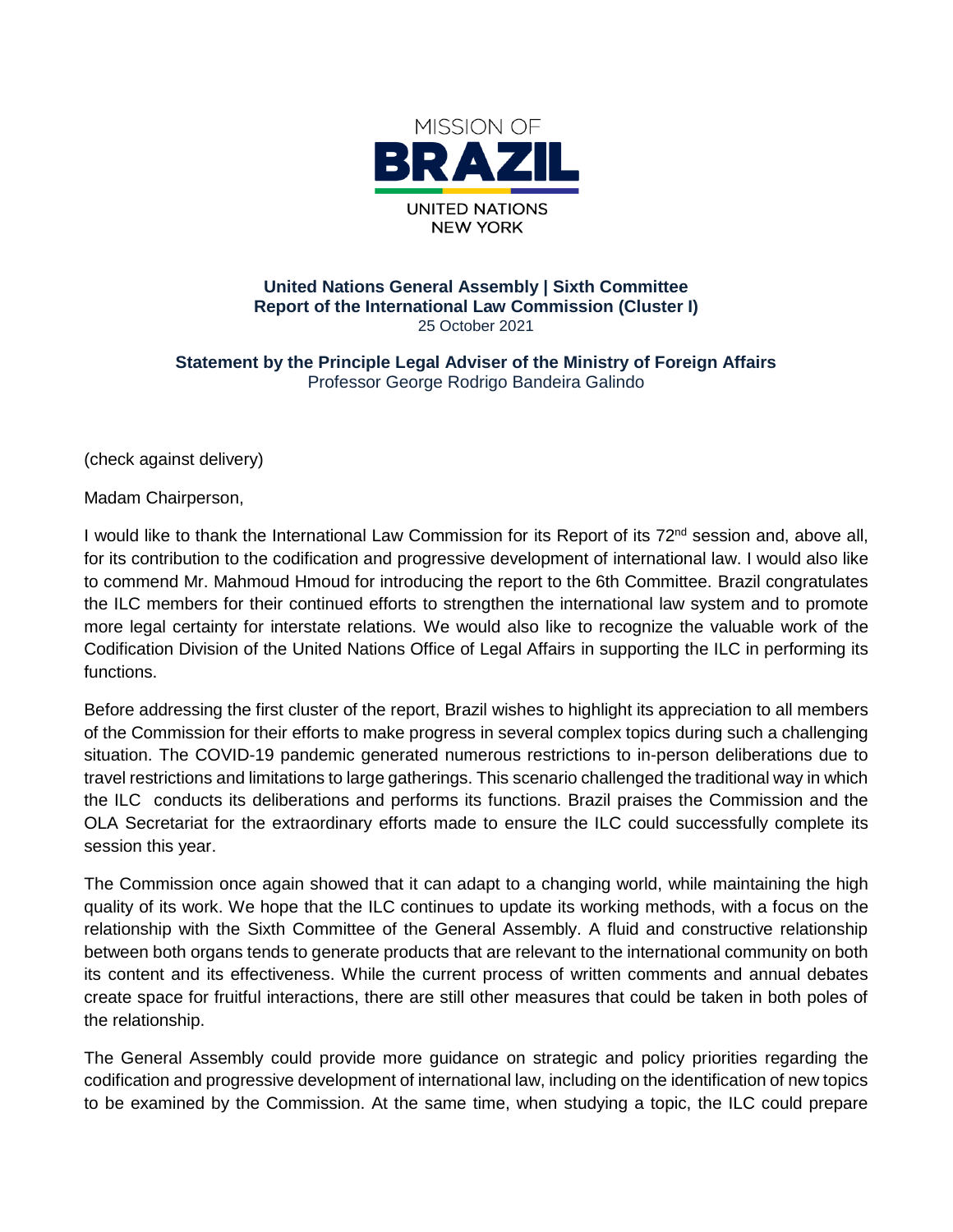questions requiring simple and direct answers about State practice. For some countries, especially developing ones, the elaboration of written comments on the work of the ILC can be a challenging task. Addressing this shortcoming could therefore ensure more geographically balanced inputs.

There could also be more opportunities for interaction among ILC members and state representatives, beyond International Law Week. As part of the celebrations for the 70th anniversary of the ILC, for instance, the first segment of its sessions was held in New York. The positive impact of this change of venue encourages us to envisage this approach on more occasions. We hope, therefore, that it becomes a frequent practice of the Commission, since it creates improved conditions for enhancing the interaction of States with the ILC through the early engagement of the Sixth Committee.

Brazil would also like to propose one issue to be taken up by the Working Group on Working Methods. While the statute refers solely to articles as possible outcome of the discussions in the ILC, other types of products were created over the past years: principles, conclusions and guidelines, to name a few. It would be useful if the Commission could provide more clarity on the taxonomy of its products, including by clarifying which are the criteria it applies to decide between one and another form of product.

## Madam Chairperson,

Turning now to Chapter IV on "Protection of the Atmosphere", let me commend the Special Rapporteur, Mr. Shinya Murase, for the valuable contribution in preparing the draft guidelines, which were adopted by the Commission on a second reading, together with a preamble.

While we recognize that the draft guidelines presented by the Commission provides us with a good starting point for our discussions, Brazil is of the view that guidelines 10, 11 and 12 on implementation, compliance and dispute settlement may require further examination, especially taking into account the non-legally binding nature of the guidelines.

It would also be important to ensure consistency in the reference to the principles outlined in guideline 2 and the 1992 Rio Declaration on Environment and Development, including the precautionary approach.

## Madam Chairperson,

Let me now turn to Chapter V, on "Provisional application of treaties". Brazil commends the International Law Commission for the successful conclusion of its work on provisional application of treaties, with the adoption of the guide about this issue. We would like to congratulate the Special Rappoteur, Juan Manuel Gómez Robledo, for his outstanding contribution for the results achieved. Brazil believes that the guide adopted by the Commission sheds light on a practice that is important to several states.

The general commentary to the guide stresses that provisional application constitutes a completely voluntary mechanism, which states are free to resort to or not. Brazil reiterates that it does not join this practice.